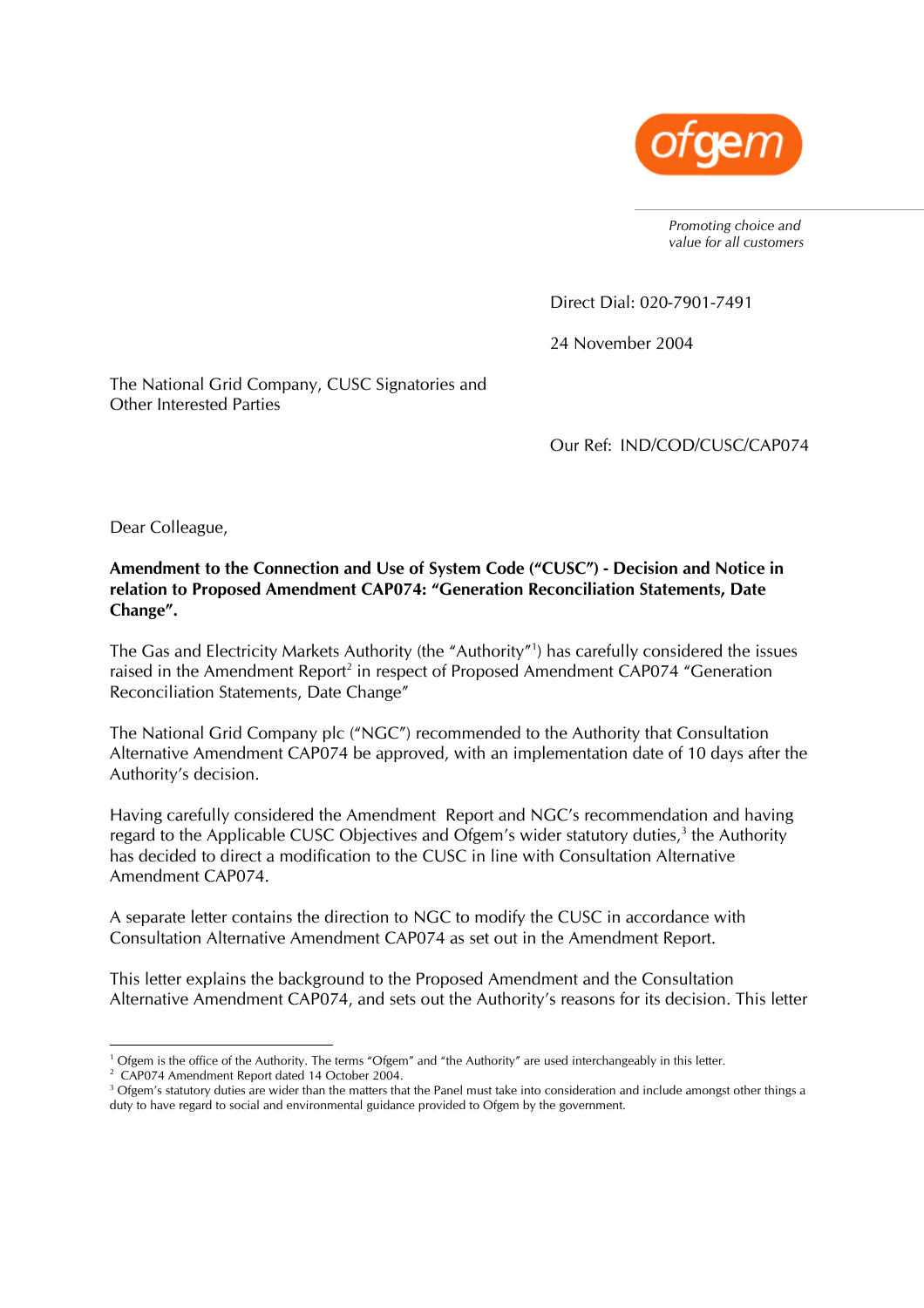constitutes notice by the Authority under section 49A of the Electricity Act 1989 in relation to the direction.

# **Background**

NGC annually produces Generation Reconciliation Statements in respect of generation related Transmission Network Use of System (TNUoS) Charges, which are then sent to Users. NGC is currently required to produce and send these under paragraph 3.13.2 of the CUSC by 31 March in each Financial Year.

Prior to 1 April 2004, when Amendment Proposal CAP043 was implemented, Users could incur annual TNUoS generation liabilities up to 28 February in each Financial Year, giving NGC a clear month to calculate reconciliation amounts. One effect of CAP043 was to extend the period in which liabilities could be incurred to 31 March. Therefore, NGC no longer has one clear month to calculate reconciliation amounts.

Proposed Amendment CAP074 was raised by NGC and was submitted for consideration at the CUSC Amendments Panel Meeting on 25 June 2004. At the meeting the Panel determined that Proposed Amendment CAP074 should proceed to wider consultation by NGC. A consultation paper was issued on 2 July 2004 with responses invited by 30 July 2004. One respondent proposed an alternative to the proposed CAP074 legal text. Under the terms of the CUSC this alternative was submitted for a further period of consultation on 4 August 2004 to allow industry to consider the proposed Consultation Alternative, with responses to be received by 18 August 2004. Given the designation of a GB-wide CUSC and the commencement of BETTA "Go Active" on 1 September 2004 CUSC parties were given a further opportunity to comment in the context of a GB-wide CUSC. This final period of consultation concluded on 1 October 2004. The final Amendment Report was submitted to the Authority on 14 October 2004.

## **The Proposed Amendment**

Following the approval and implementation of CAP043, NGC proposes that the date stated in paragraph 3.13.2 by which NGC would be required to prepare and send out Generation and Reconciliation Statements be changed from 31 March in each Financial Year to 30 April in each Financial Year, thereby giving NGC a clear month to calculate the reconciliation charges.

NGC submits that approving this amendment will enable it to efficiently discharge its obligations under the Act and the Transmission licence and fulfil its obligations to facilitate competition in the generation and supply of electricity.

### **Alternative Amendment**

One of the respondents to NGC's consultation issued on 2 July 2004 proposed a Consultation Alternative Amendment which in addition to the change contained in the Proposed Amendment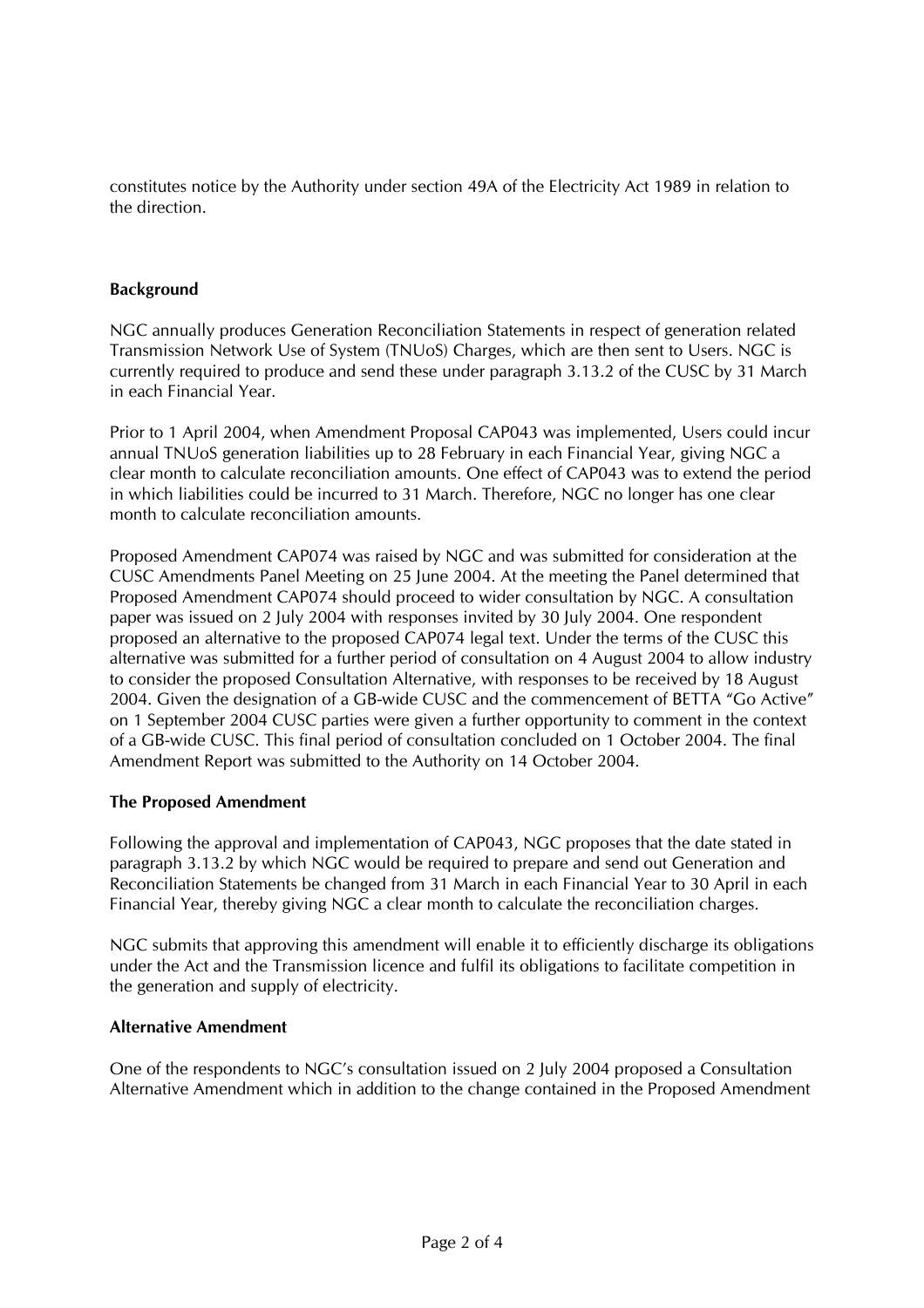suggested providing a further correction of the cross-referencing within paragraph 3.13 as a whole.

Paragraph 3.13 contains a number of incorrect cross-references to other sub-paragraphs, and the Consultation Alternative Amendment seeks to correct these errors.

### **Respondents' views**

NGC received three responses to the consultation in respect of Proposed Amendment CAP074, all three of which expressed support for the Proposed Amendment. One of the three proposed a Consultation Alternative Amendment which further clarified the Proposed Amendment, by correcting the cross-referencing in the text of paragraph 3.13. Another suggested that defining the term 'relevant financial year' would add further clarification to the suggested text.

NGC issued a further consultation on 4 August 2004, as required under the CUSC, so that the Consultation Alternative Amendment could be considered by the CUSC Parties and other interested parties.

NGC received three responses to the consultation about the Consultation Alternative Amendment, all of which expressed support for the Consultation Alternative Amendment CAP074. One respondent suggested a further change to the text of the Consultation Alternative Amendment that they thought would further clarify the obligation the text places on NGC regarding, by which date and for which year, NGC are to produce Generation Reconciliation Statements. However this suggestion could not be put forward as an alternative, as an alternative to a Consultation Alternative Amendment is not permitted under the terms of the CUSC.

The respondents' views are summarised and contained in the Amendment Report in respect of Proposed Amendment CAP074.

### **NGC's recommendation**

NGC recommends Proposed Consultation Alternative Amendment CAP074 be approved with an implementation date of 10 days after the Authority's decision

## **Ofgem's view**

Having carefully considered the Amendment Report, Ofgem considers, having regard to its statutory duties and the Applicable CUSC Objectives, that the Consultation Alternative Amendment CAP074 would better facilitate the achievement of the Applicable CUSC Objectives.

Ofgem considers that the implementation of Consultation Alternative Amendment CAP074 would facilitate the achievement of Applicable CUSC Objective (a):

*"the efficient discharge by the licensee of the obligations imposed upon it under the Act and by this license".*